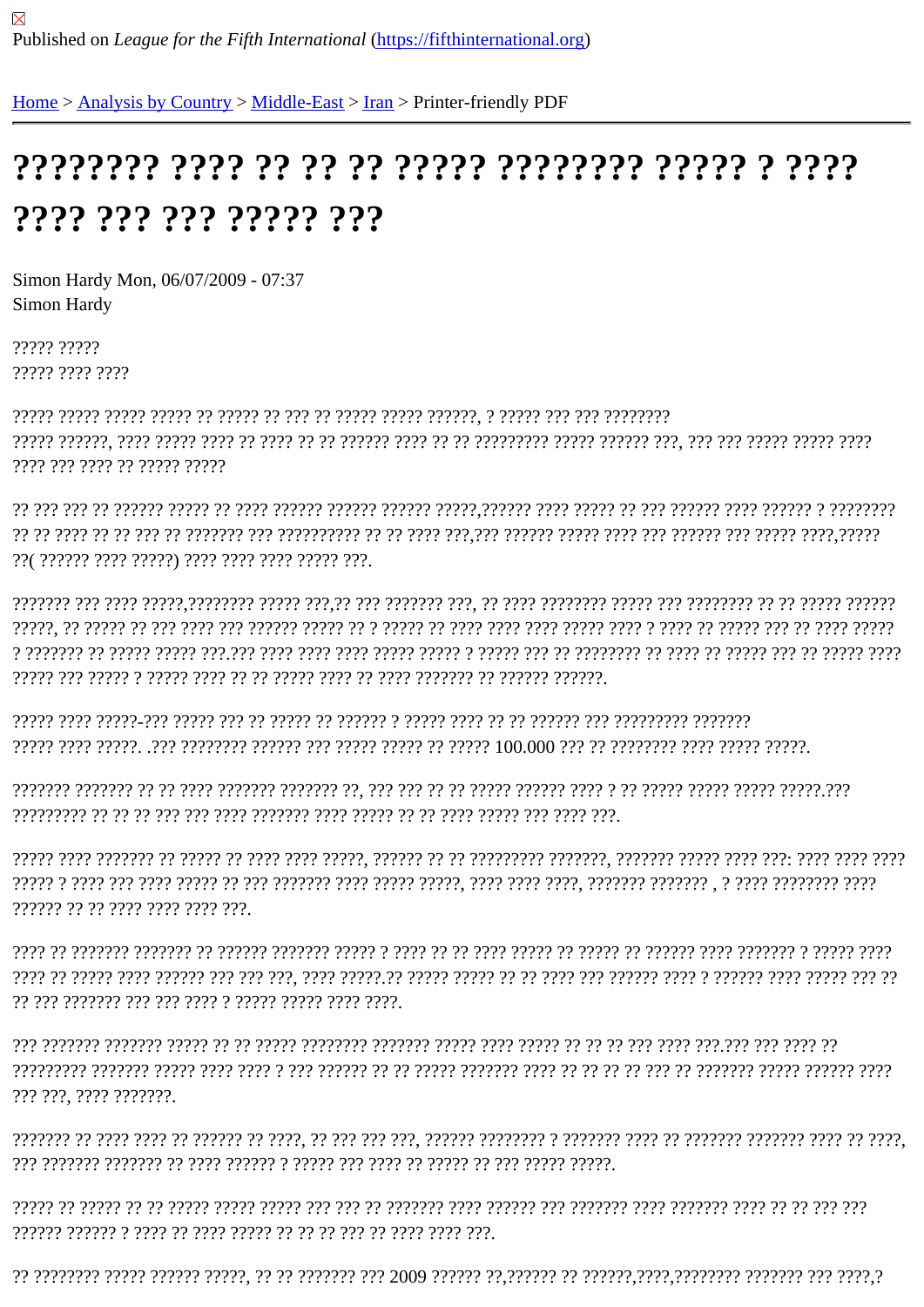ויר ביר ביר ביריכי כי היו בירוף היו ביר ביר ביר ביר בירוי בירוי ביריר ביריר בי בירויר בירירויבי בי ביריר בי בי ?????? ??? ?? ?? ???? ??? ????.

רורורורו רו רורו ברורורו ברבור ברורו ברורור ברורורו ב ברורורו ברור ברור ברורור ברור בר ברור ברורו ברור ברורורור ב ברורו 11111111 11111 111111 11 11111 11

בבכך בכך כך כך כך בכבר ב בכברה בכך בכך כך בכברה בכבריכובר בך כך בכברובר בכברכבר כך בכברים בכבר בך בכך בכבר בכ 

רר ררכרכר כרכר ברך ברכברכך ברכברה ברכברה בך בכרך ברכבר ברכבר ברכבר בר בר ברכבר ברכבר ברכבר ברכבר ברכבר ברכברכב ב ַרְרְרְרָךְ רְרָךָ רְרִרְרָךְ רְרָרְרָךְ רָרְ רִּךְ רִרְרָךְ רִיךְ רִירְרְרָרָךְ רִירְרָרָךְ רִיךְ רִירְרָ רִירְרָ רִירָךְ רִירְרָךְ רִירְרָךְ רִירְרָךְ רִירְרָבְ בְּוֹכְלָב בְּוֹרָבְ רַ

22222.222

ריר רי ריריך ריך ריך רירי ריכולי היו ריך היה ליכולי היו ליכולי היו היריכול לי היו היו ליכול לי היו היו היו הירי רורור בבר בברכבר בכרך ב ברך ברכב בר ברכבוברבר ב בכרך בר ברכבוברכבר בר ברכבובר בר בכרכבר ברך ברכבובר ברכב בכרכב

רו ר רר רכבר בכברה ברכבר בכבר בכבר בכבר כך בכך בכבר כך בכברה בכברה בכבר בר בכברה בר בכך בכברה ברכבר בר בכברבכבר בר 

20000 20 2000 2000 2000 2000 2000 3000 3000 3000 3000 3000 2000 2000 2000 2000 2000 2000 2000 30000 200000 20 ???? ???? ????? ????

# 77777 77777 777 7777 77777777

רך בכבר בך כך כך הרב בכבר בכבר בכך. בכך בכבר בכבר בכך בכבר 1927 בכברבר בכך בכך בכברך בכברכב כך ב-כבר בכך בך בכבר ????? ???? ?????

רירי רירירירירי רירירי ריריר ריריר רירי רירי ריך ריריריר רי רירירי רירירי רי ריריר רירירי ריריר ריריל רירירי ר

רר ררכב בכרכב בכרכב בכרכברכב בר בכרכברכב בר בכרכ בכרכב בכרכב בכרכב בכרכבי כר כך כך בכרכב ברך ככך כרכב בכרכבר בר ?? ????? ??????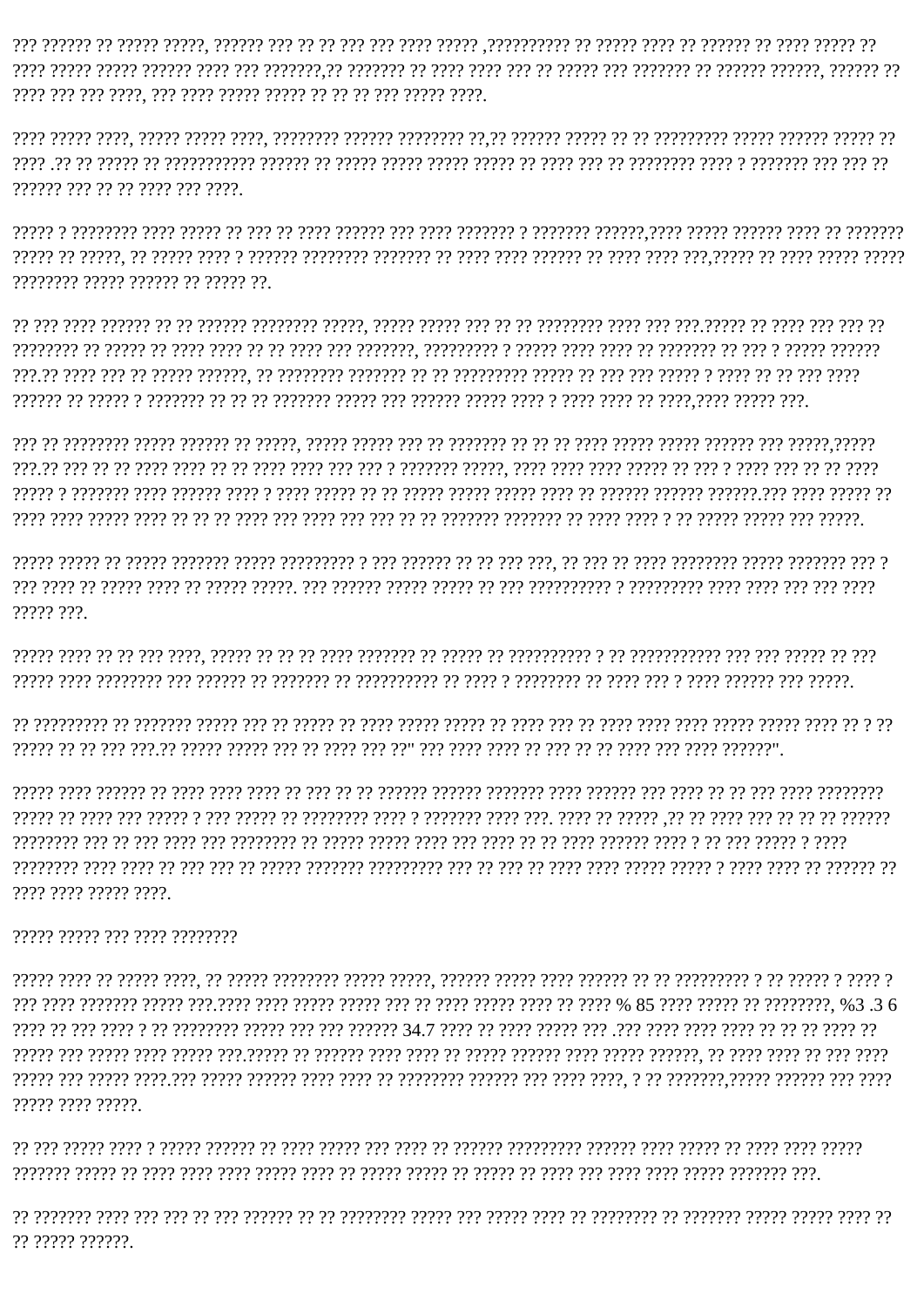???

#### 22222 22 2222 22 22222

רר בכבר בכך בר בכברה בכך בכבר בך בכך. בכך בכברה בכבר בכבר בכבר בכברה בך בכברך בך בכך בכבר בכבר בכברה בכברה בכברה בכבר ַרְרַיְ יִרְיָרָ יִרְרָיִרָ יִרְ יִרְיָרָ יִרְרָיִךְ יִרְרָיִרְיָךְ יִרְרְרָיִרְרָיִךְ יִרְרָיִךְ יִרְרָיָךָ יִרְרָיֹךָ יִרְרָיֹךָ יִרְרָי

### 22222 22222 22222 2222222 222222

רירי בכבכבי בכ בכבכבי בכ בכבכבי כך בכבכבי בכבכבי בכ בכ בכבר בכבכבכי כך בכבר בכבר בכבר בכבר בכבר בכבר בכ בכבכב בכברכ 

ורורר ררכב היסור ריך היו ריך ריך רבי רביר ריך ריך ריך ריך ריך ריכר ברכב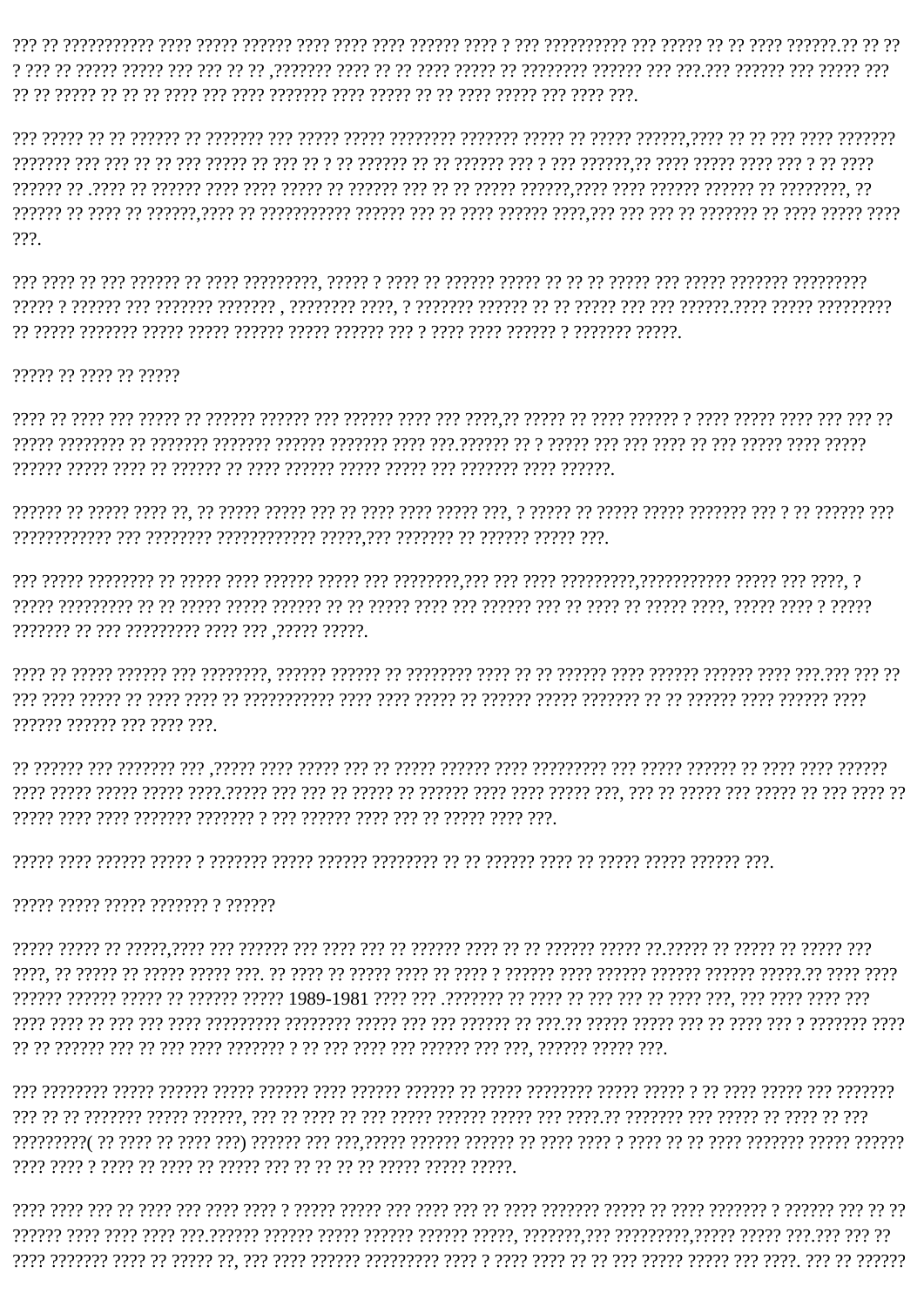??? ?????? ?? ???? ??????).

## 77 7777 7777 77777 777

ריר ריר ריך הריריר רורורורורוריר רורר רי רורר ריר רורורור רורורור רירורר ר רורורך. רורור רורורור רורו, רורור ר 

222.22.2222.22222.2222.222.22222.22222.

רורורו ברכבר בכך בירורור ברכברכברכבר ברכברכב בכרכב בר ברכברכבר ברכברכב ב ברכברכב בר בכרכ ברכבר ב-דרכבר ברכברכב ברכב רויך בברכב בכברב. בכברב בר בכבר בברכב ב בכברכב בכברב בכברכב בר בכברכב בר בכב ברבר בכברכב ברברכב בר בכבר ב בכבר